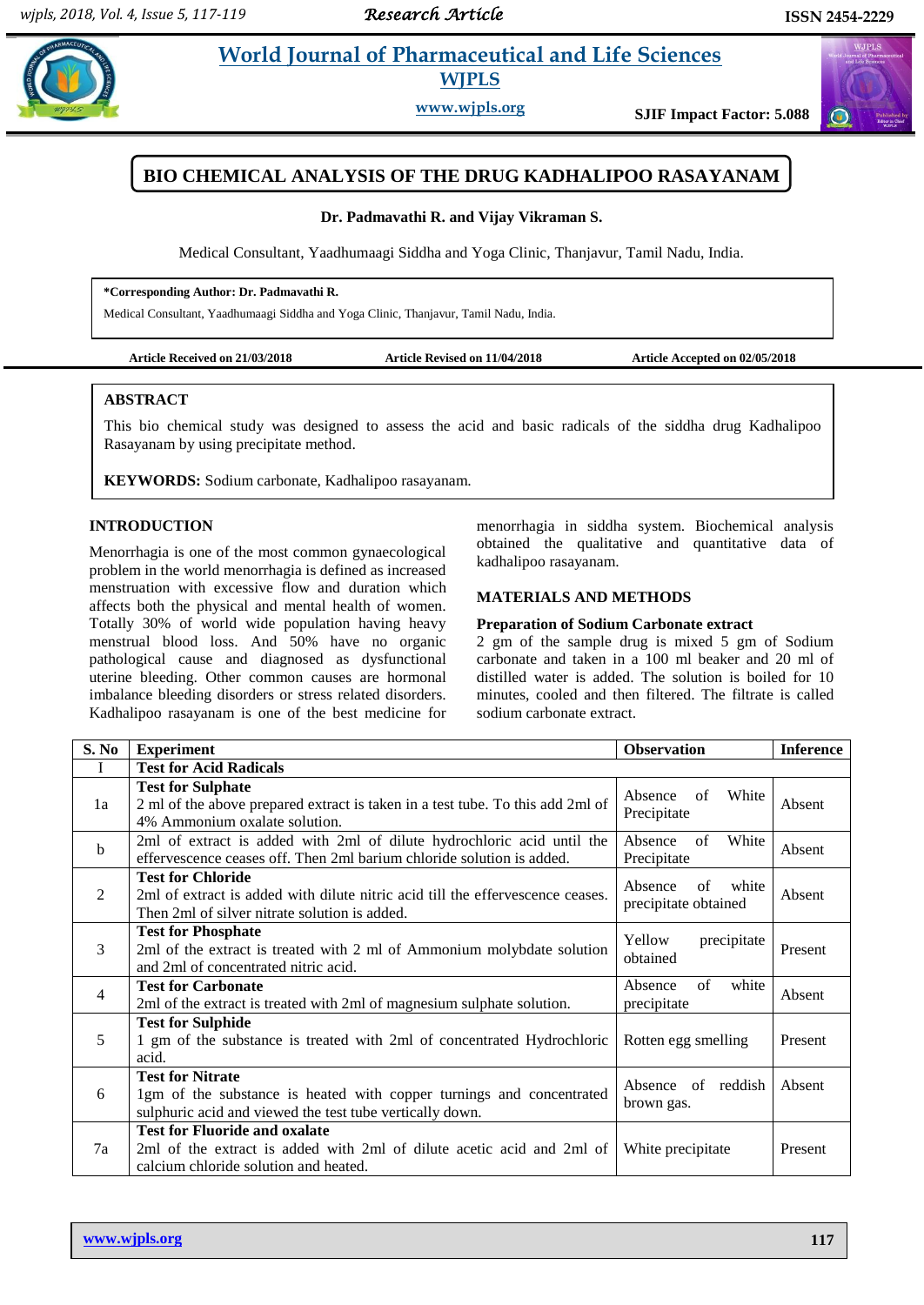|     | <b>Test for Nitrite</b>                                                                           | Absence of yellowish          |         |
|-----|---------------------------------------------------------------------------------------------------|-------------------------------|---------|
| 8   | 3 drops of the extract is placed on a filter paper. On that, 2 drops a Acetic                     | red colour                    | Absent  |
|     | Acid and 2 drops of Benzidine solution is placed.                                                 |                               |         |
|     | <b>Test for Borate</b>                                                                            | Absence<br>of<br>Green        |         |
| 9   | 2 pinches of the substance is made into paste by using Sulphuric acid and                         | tinged flame                  | Absent  |
|     | Alcohol (95%) and introduced into the blue flame.                                                 |                               |         |
| П   | <b>Test For Basic Radicals</b>                                                                    |                               |         |
|     | <b>Test for lead</b>                                                                              | Absence of Yellow             |         |
| 10  | 2 ml of the extract is added with 2 ml of Potassium iodide solution.                              | precipitate                   | Absent  |
|     | <b>Test for Copper</b>                                                                            |                               |         |
|     | One pinch of substance is made into paste with concentrated Hydrochloric                          | Absence<br>of<br>Bluish       |         |
| 11a | acid in a watch glass and introduced into the non luminous part of the                            | green coloured flame.         | Absent  |
|     | flame.                                                                                            |                               |         |
| b   | 2ml of the extract is added with excess of Ammonia solution                                       | Absence of deep blue          | Absent  |
|     |                                                                                                   |                               |         |
|     | <b>Test for Aluminium</b>                                                                         | White<br>Absence<br>of        |         |
| 12  | To the 2 ml of extract. Sodium Hydroxide solution is added in drops to                            | Precipitate.                  | Absent  |
|     | excess.                                                                                           |                               |         |
| 13a | <b>Test for Iron</b>                                                                              | Blood red colour              | Present |
|     | To the 2 ml of extract, 2 ml of Ammonium Thiocyanate solution is added.                           |                               |         |
| b   | To the 2 ml of extract, 2 ml of Ammonium Thiocyanate solution and 2ml of                          | <b>Blood</b><br>colour<br>red | Present |
|     | concentrated $HNO3$ is added.                                                                     | obtained                      |         |
|     | <b>Test for Zinc</b>                                                                              | Absence<br>of<br>White        |         |
| 14  | To the 2 ml of extract Sodium Hydroxide solution is added in drops to                             |                               | Absent  |
|     | excess.                                                                                           | precipitate.                  |         |
|     | <b>Test for Calcium</b>                                                                           | Absence<br>White<br>of        |         |
| 15  | 2 ml of the extract is added with 2 ml of 4% Ammonium Oxalate solution.                           | precipitate.                  | Absent  |
|     | <b>Test for Magnesium</b>                                                                         | Absence<br>of<br>White        |         |
| 16  | 2ml of extract, Sodium Hydroxide solution is added in drops to excess.                            | precipitate.                  | Absent  |
|     | <b>Test for Ammonium</b>                                                                          | Absence of Reddish            |         |
| 17  | 2 ml of extract few ml of Nessler's Reagent and excess of Sodium                                  | brown                         | Absent  |
|     | Hydroxide solution are added.                                                                     | precipitate                   |         |
|     | <b>Test for Potassium</b>                                                                         |                               |         |
| 18  | A pinch of substance is treated with 2 ml of Sodium Nitrite solution and                          | Absence of Yellow             | Absent  |
|     | then treated with 2ml of Cobal Nitrate in 30% glacial Acetic acid.                                | precipitate                   |         |
|     | <b>Test for Sodium</b>                                                                            |                               |         |
| 19  | 2 pinches of the substance is made into paste by using Hydrochloric acid                          | Yellow<br>Absence of          | Absent  |
|     | and introduced into the blue flame                                                                | colour flame                  |         |
|     |                                                                                                   | yellow                        |         |
| 20  | <b>Test for Mercury</b><br>2 ml of the extract is treated with 2 ml of Sodium Hydroxide solution. | Absence<br>of<br>precipitate  | Absent  |
|     |                                                                                                   |                               |         |
| 21  | <b>Test for Arsenic</b>                                                                           | Absence<br>Yellow<br>of       | Absent  |
|     | 2 ml of extract is treated with 2ml of silver Nitrate solution                                    | precipitate                   |         |
| 22  | <b>Test for Starch</b>                                                                            | Blue<br>Absence<br>of         | Absent  |
|     | 2ml of extract is treated with weak iodine solution                                               | colour                        |         |
|     | <b>Test of Reducing Sugar</b>                                                                     |                               |         |
| 23  | 5ml of Benedicts qualitative solution is taken in a test tube and allowed to                      | Green colour                  | Present |
|     | boil for 2 minutes and added 10 drops of the extract and again boiled for 2                       |                               |         |
|     | minutes. The colour changes are noted.                                                            |                               |         |
| 24  | <b>Test of the Alkaloids</b>                                                                      | Absence<br>of<br>Red          | Absent  |
|     | 2ml of the extract is treated with 2ml of potassium lodide solution.                              | colour                        |         |
| 25  | <b>Test of the Proteins</b>                                                                       |                               |         |
|     | 2ml of the extract is treated with 2ml of 5% NaOH, mix well and add 2                             | Violet<br>Absence<br>of       | Absent  |
|     | drops of copper sulphate solution.                                                                | colour                        |         |

## **RESULTS**

In bio chemical analysis of the drug sample Kadhalipoo Rasayanam contains the acid radicals are Phosphate, Sulpide, Fluoride and oxalate. The basic radicals are Iron and Reducing sugar.

## **DISCUSSION**

The drug Kadhalipoo Rasayanm was analysed by many number of test for acid, basic radicals. The test for the molecules such as Phosphate test produced yellow precipitate, Sulphide test produced rotten egg smelling, Fluoride and oxalate test produced white precipitate, Iron